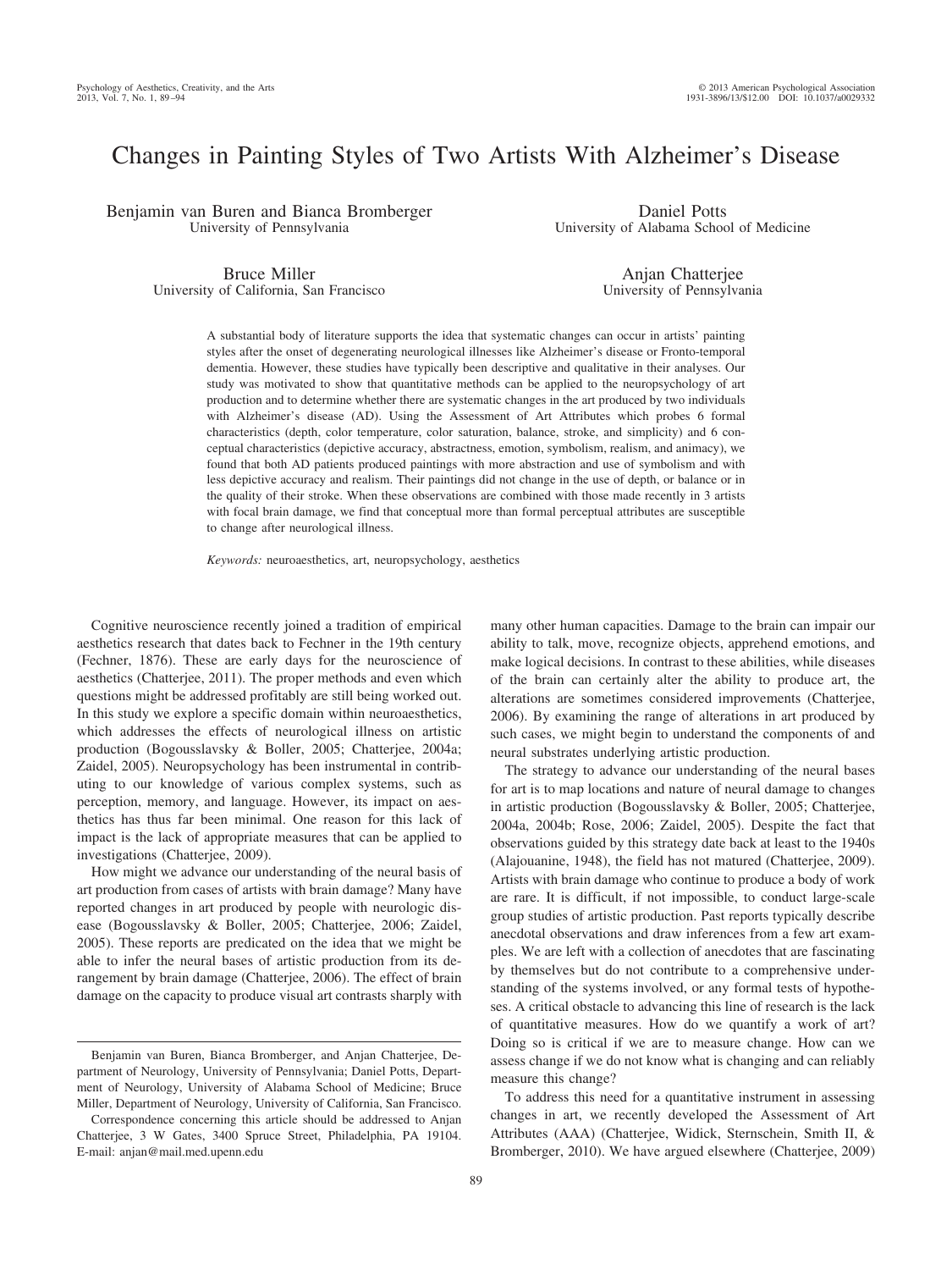that such an instrument should be componential and it should be quantitative so that hypotheses can be tested formally. The design of the AAA is based on the widely held view that artworks have formal–perceptual qualities and content–conceptual qualities (Russell & George, 1990; Woods, 1991). We selected six formal– perceptual attributes and six content–conceptual attributes based on a review of the literature with special consideration of attributes proposed to change in individuals with brain damage. The formal– perceptual attributes correspond to early and intermediate visual processing; they are as follows: Color temperature (warm–cold), Color saturation (calm–vibrant), Stroke style (controlled–loose), Depth (flat–deep), Balance (low–high), and Complexity (simple– complex). The content–conceptual attributes correspond to higher/ late visual processing and its contact with other domains, like semantics and emotional systems; they are as follows: Representational accuracy (less–more), Abstractness (less–more), Realism (less–more), Animacy (less–more), Symbolism (less–more), and Emotionality (less–more). We familiarize participants with each attribute. Their assessments are made using a Likert scale, giving quantitative form to these descriptive attributes. The 24 paintings in the AAA were selected from the Western canon, covering different time periods. A well-known artist created each painting to ensure aesthetic quality in our stimuli. However, the selected paintings were not the artists' most popular works (e.g., Hopper's *Nighthawks*) that might be familiar to even artistically naïve participants.

Participants initially rate each painting on each of the 12 attributes. As detailed elsewhere (Chatterjee et al., 2010), participants agree highly on their ratings of these paintings based on Spearman's Rho correlation coefficients for each of the attributes in the AAA. In the instrument's development, artistically naïve participants correlation coefficients ranged from a high of 0.807 for Abstractness to a low of 0.486 for Balance. Reliability of all the scales determined by comparing the first 30 naïve participants' ratings and the second 30 naïve participants' ratings using Cronbach's alpha test of reliability was high at  $\alpha = .961$ .

Our procedures familiarize participants with the specific attributes of interest using the 24 AAA paintings. Then they see the patients' work and make the same ratings. These works are presented in random order and the participants are blind to which paintings were created before and which after their neurological injury, or in diseases with gradual progression they are kept blind to when in the natural history of the disease the paintings were created.

We recently used the AAA to examine changes in the artwork of three people before and after their strokes. Katherine Sherwood and Zlatio Boiyadjiev had large left hemisphere strokes and Lovis Corinth had a large right hemisphere stroke. In each case, their art was judged as more abstract, distorted, and less realistic after their cerebrovascular accident. They also painted with looser strokes, less depth, and more vibrant colors. No unique pattern was observed after right brain damage. However, art produced after left brain damage also became more symbolic (Chatterjee, Bromberger, & Smith, 2011). Thus, the AAA can successfully assess changes in art produced by patients with neurological illness.

In this study we investigated the effects of Alzheimer's disease (AD) on artists' painting styles. AD provides an important contrast to patients with focal brain damage. AD, the most common cause of dementia, is a gradually progressive degenerative disease of the

brain. It is characterized by degeneration of the medial temporal lobes and parts of the cerebral cortex. Pathology of the temporalparietal junction can lead to problems integrating visuospatial and semantic representations of the world. Primary sensory and motor cortices are relatively spared in the disease. Short of pathological analysis at autopsy, the diagnosis of AD is made clinically, based on the patient's history, cognitive exam, and after other causes of dementia have been excluded.

Investigating artists with AD allows us to look for systematic trends in art production changes rather than sudden changes brought about by a stroke. Anecdotally, artists with AD who continue to paint tend toward depicting increased abstraction as the disease progresses (Chatterjee, 2004a; S. Crutch, Isaacs, & Rossor, 2001; Cummings & Zarit, 1987; Rankin, 2007). This tendency toward abstraction may be related to the deterioration of visuospatial organization or semantic knowledge of objects as the disease progresses (Maurer & Prvulovic, 2004). Using the AAA we wished to find out whether these impressions of the change in art produced by people with AD could be confirmed and extended using rigorous methods. Furthermore, we wished to find out how changes in artwork by people with AD compare with the changes we observed in the artists with stroke.

#### **Method**

#### **Artists**

The stimuli used in this experiment consisted of paintings by two artists diagnosed with AD. The first, William Utermohlen, was diagnosed with AD at the age of 61 after a long, successful painting career (S. Crutch et al., 2001). He was born in Philadelphia and studied at the Pennsylvania Academy of Fine Arts from 1951 to 1957. He moved to England in 1957 where he enrolled at the Ruskin School of Art in Oxford before settling in London. His early work was characterized by linear expressionism, with frequent inclusion of Pop imagery and styles, including a use of strong colors. William Utermohlen was referred to a neurologist with suspected depression and cognitive impairment, and a diagnosis of probable AD was made. The earliest symptoms of the Condition 4 years before diagnosis involved difficulties with tying a necktie, calculating household finances, and memory for day-today events. Formal neuropsychological examination revealed a moderate degree of global cognitive deterioration, while MRI indicated generalized cerebral atrophy. After the initial diagnosis at the age of 61, regular clinical assessments documented the expected gradual decline in cognitive function (S. J. Crutch & Rossor, 2006). We used five self-portraits executed by William Utermohlen in the 4-year period after his diagnosis. See Figure 1 for examples of his work.

The second artist, Lester Potts, was diagnosed with Alzheimer's disease around age 70. He had worked in a rural Alabama sawmill through the Great Depression. He served in the Korean War*.* After returning home he became a civic leader. His initial symptoms were of short-term memory (STM) loss and uncharacteristic emotional reactions to events such as the cutting down of a tree at his church. He then developed expressive language and visuospatial dysfunction. His diagnosis of AD was based on clinical and imaging criteria. He had not painted before enrolling at an adult day care center shortly after being diagnosed with AD. At the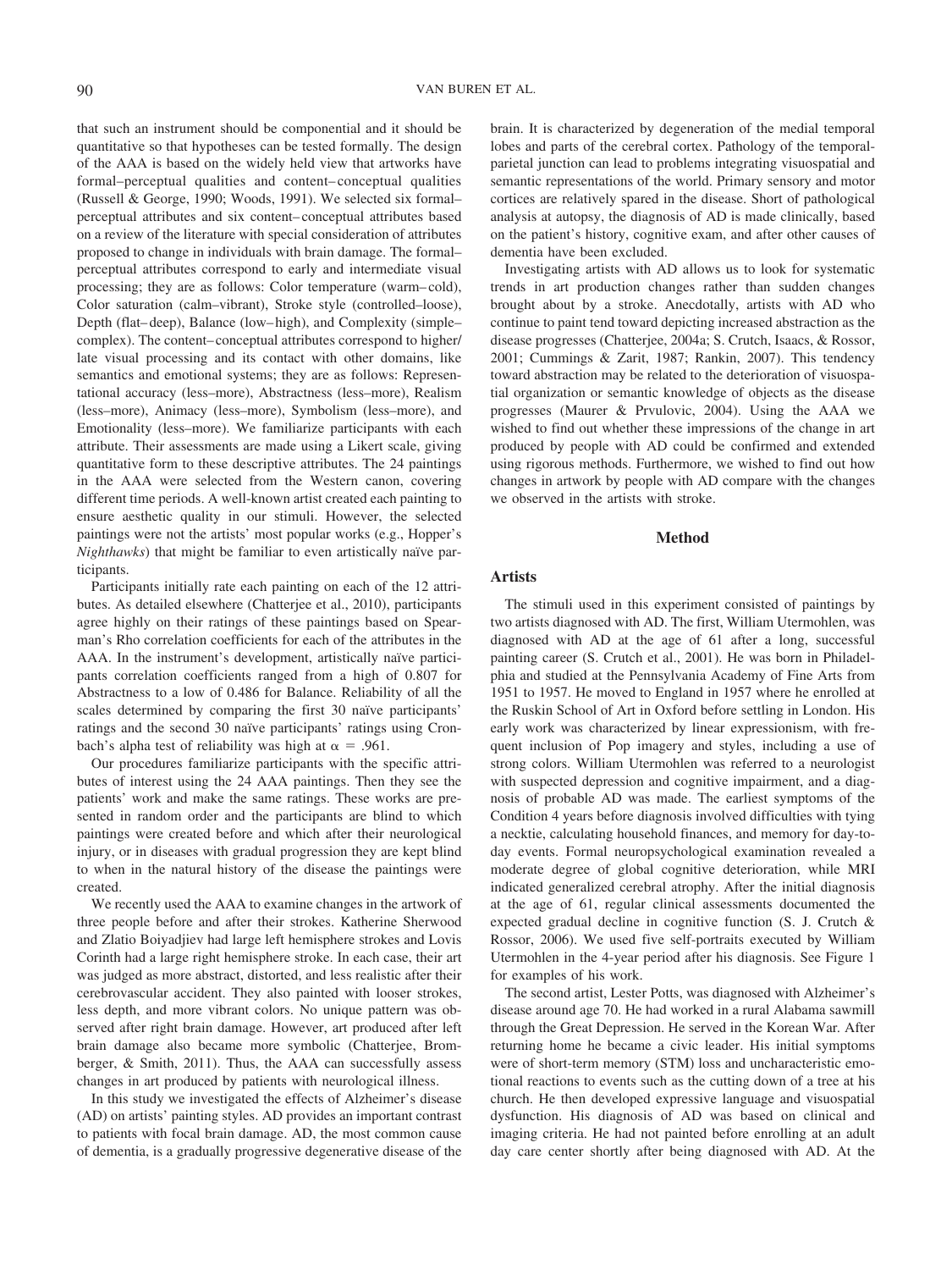

*Figure 1.* Examples of self-portraits done by William Utermohlen. Copyright permission obtained from Galerie Beckel Odille Boïcos.

center, as part of a community outreach program, he was taught to use watercolors by a retired artist. By the time of his death at age 78 Lester Potts had painted more than 100 original watercolors. We selected 25 paintings produced over this period of time. See Figure 2 for examples of his work.

# **Participants**

We recruited a group of 43 undergraduates for our study of Utermohlen's artwork and a second group of 38 undergraduates for our study of Potts' artwork. All participants completed a screening questionnaire to determine their level of artistic experience. As described in detail elsewhere (Chatterjee et al., 2010), we used this screen to ensure that our participants were artistically naïve. Four participants from the Utermohlen group were artistically knowledgeable, and the remaining 39 were classified as artistically naïve. Eight participants from the Potts' group were artistically knowledgeable, and the remaining 30 were classified as artistically naïve. All participants gave informed consent in accordance with approval of the Institutional Review Board.

# **Behavioral Task Design**

The experiment comprised two separate sections, each of which involved rating a set of images on 14 different scales. The first section was images from the AAA that were rated on formal and conceptual characteristics, followed by two evaluative scales of preference and interestingness. This section of the testing was used to familiarize and calibrate the participants' approach to each of the attributes of the scale.

After this training, the participants rated paintings created by Utermohlen and Potts. Art by Utermohlen and Potts were presented separately. Participants rated each painting on six formal scales (color temperature, color saturation, stroke, depth, balance, and complexity) and six content scales (depictive accuracy, ab-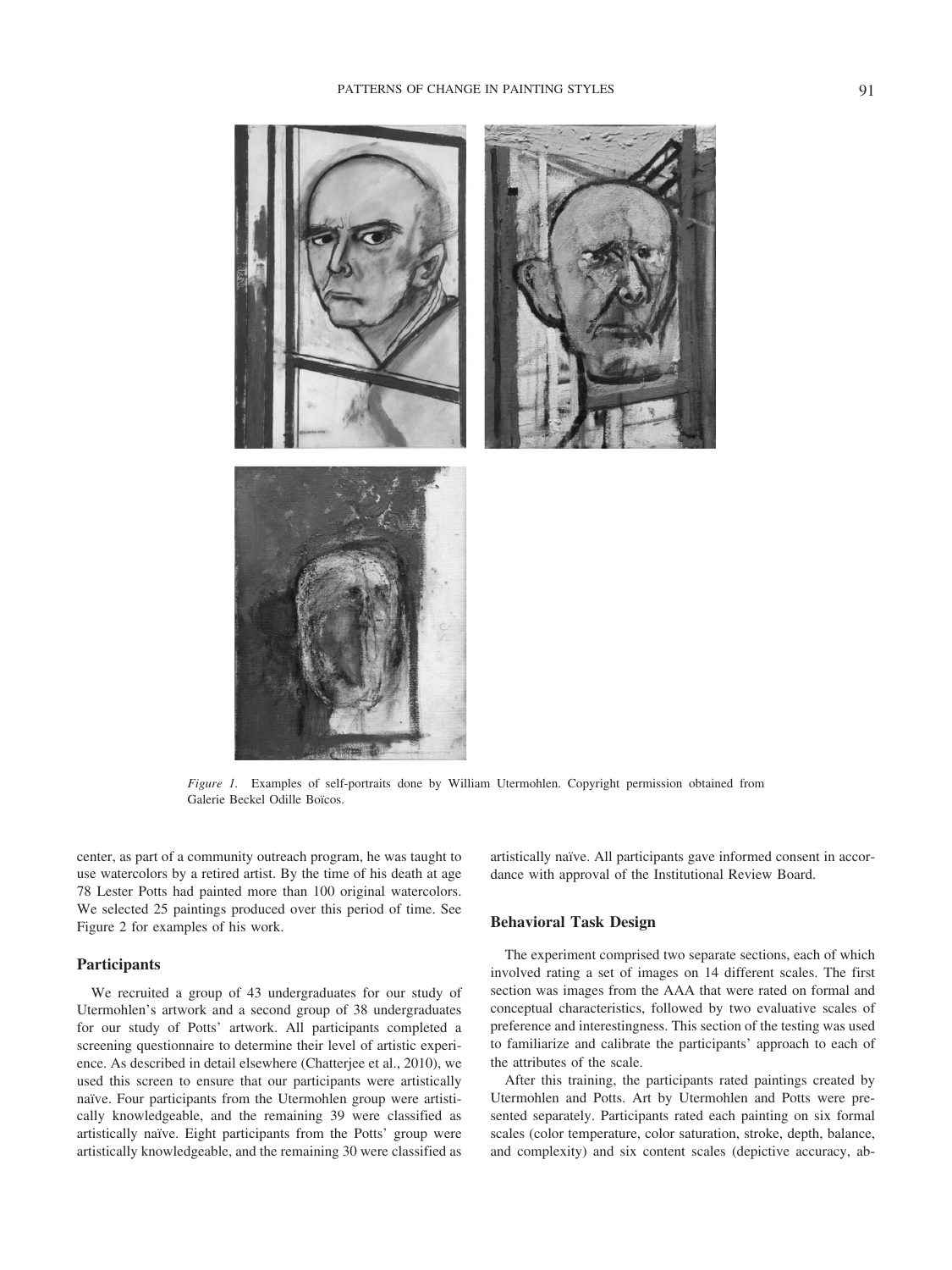

*Figure 2.* Examples of paintings done by Lester Potts. They are titled *The Broken Jar* (painted about 2003), *The Blue Collage* (2004), and *The Last Birdhouse* (2005). Copyright permission obtained from Daniel Potts.

stractness, fantasy, animacy, symbolism, and emotion). After the formal and content scales, participants rated their interest in and preference for each painting. The experiment was composed of 14 blocks, one for each of the 12 descriptive scales and two for the evaluative scales. Images were presented in a randomized order within each block, and participants' ratings were on a Likert scale from 1 to 5 (Chatterjee et al., 2010). Participants rated the paintings of each artist one attribute at a time, and the order in which the artist's paintings appeared was randomized. The participants always completed the AAA battery first, but the order in which they rated the works of these individual artists was random. All stimuli were presented using E-Prime Software.

Before beginning each task, participants scrolled through a PowerPoint slide show of the images that they would be rating. We allowed them to familiarize themselves with the images. Participants were told when they were looking at a set of paintings by many artists (as in the AAA) and when they were looking at a set that been executed by only one (as in the sets of works made by Utermohlen and Potts). Participants were blind to the diagnoses of the individual artists, and they were given as much time as they liked to complete the experiment. All participants were compensated monetarily for their time.

## **Results**

We first eliminated any participants who were statistical outliers in their judgments of any individual descriptive attribute of the AAA. For example, the judgments on the color attributes made by someone who is color-blind might not be informative, but their judgment on whether something is symbolic might still be valid. To remove outliers we used Spearman's correlation to compare each subject's rank order for the 24 paintings on any given attribute with the previously normed group mean rank order. If a participant's correlation fell two standard deviations outside of this standardized mean, his or her ratings for that specific attribute were not considered in our analysis of the paintings of the artists with dementia. Across all the attributes 4.9% ratings for Utermohlen and 8.1% ratings for Potts were removed from subsequent analysis.

To assess changes in artistic styles, mean ratings for each painting on each scale were established. We numbered each artist's paintings based on the chronological order in which they had been painted. Then we tested to see whether there were any significant correlations with shifts in an attribute over time. Significant Spearman's correlations were established at the 0.05 level. We found that Utermohlen and Potts's paintings both shifted toward becoming more abstract and symbolic and less accurately depicted and realistic. Potts' paintings were also more color saturated, warmer, and less complex, animate, and emotional. Utermohlen's paintings had a trend to becoming less animate. Neither artist had a change in their use of balance or the quality of their stroke or the use of depth. As might be expected with a progressive disease, over time, the art of both individuals was regarded as less interesting and liked less.

## **Discussion**

Our study was motivated by two reasons. First, we wished to show that quantitative methods could be applied to the analysis of artwork as it changes in the setting of progressive neurological disease. Quantitative methods permit formal tests of hypotheses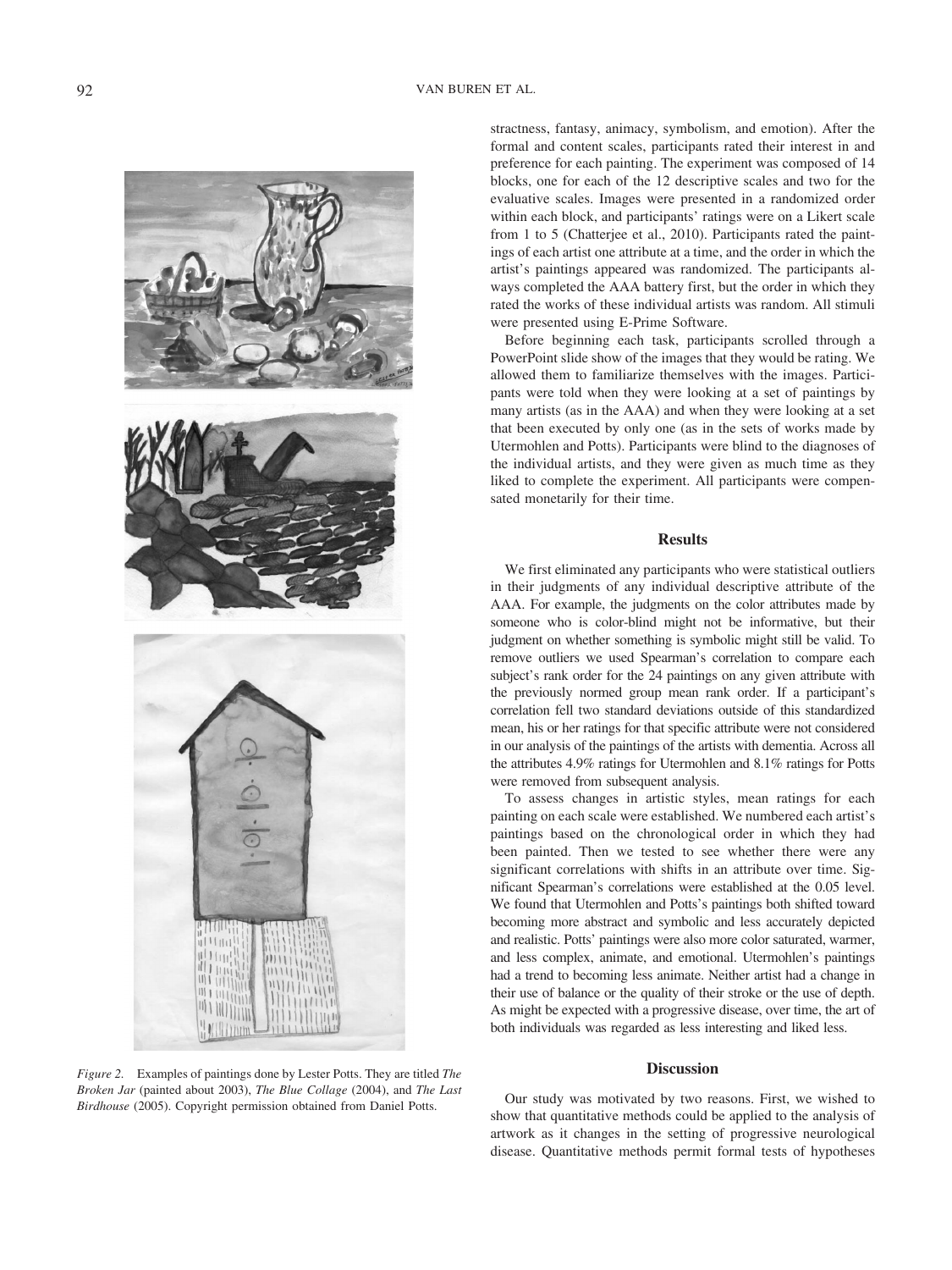| Attribute          | WU             |              | LP             |              |
|--------------------|----------------|--------------|----------------|--------------|
|                    | Spearman's Rho | Significance | Spearman's Rho | Significance |
| Formal             |                |              |                |              |
| <b>Balance</b>     | 0.200          | 0.747        | 0.298          | 0.148        |
| Color saturation   | $-0.700$       | 0.188        | 0.522          | $0.007*$     |
| Color temperature  | 0.500          | 0.391        | $-0.612$       | $0.001*$     |
| Complexity         | $-0.700$       | 0.188        | $-0.542$       | $0.005*$     |
| Depth              | $-0.700$       | 0.188        | $-0.497$       | $0.011*$     |
| <b>Stroke</b>      | 0.400          | 0.505        | $-0.220$       | 0.291        |
| Content            |                |              |                |              |
| Abstractness       | 0.900          | $0.037*$     | $-0.623$       | $0.001*$     |
| Animacy            | $-0.872$       | 0.054        | $-0.563$       | $0.003*$     |
| Depictive accuracy | $-0.900$       | $0.037*$     | $-0.514$       | $0.009*$     |
| Emotion            | $-0.800$       | 0.104        | $-0.563$       | $0.003*$     |
| Realism            | $-0.900$       | $0.037*$     | $-0.567$       | $0.003*$     |
| Symbolism          | 0.900          | $0.037*$     | 0.450          | $0.024*$     |
| Evaluative         |                |              |                |              |
| Interest           | $-0.700$       | 0.188        | $-0.525$       | $0.007*$     |
| Preference         | $-0.700$       | 0.188        | $-0.546$       | $0.005*$     |

Table 1 *Results of the Correlations of Art Attribute Changes Over Time in the Work of Utermohlen and Potts*

and move us beyond descriptive anecdotes. That is not to say that qualitative and theoretical analyses are not useful or informative in aesthetics. However, if the neuropsychology of art is to advance as a science, then at a minimum it needs to incorporate quantitative measures. Second, we wished to see whether changes in art production of these two patients with AD are systematic. Furthermore, we wished to compare these changes to the changes we have reported in artists with focal brain damage (Chatterjee et al., 2010).

Our analyses showed that similar changes occurred in the work of Utermohlen and Potts as their disease progressed. Both artists' paintings were judged to become more abstract and more symbolic. They were also less depictively accurate and less realistic. We note that we had more examples of Potts' work than that of Utermohlen. In that regard, the trend toward less animacy in Utermohlen's art, which was seen robustly in Potts, might be regarded as a consistent change. Also, our assay for detecting changes in Utermohlens art is likely to be less sensitive than it was for Potts' paintings. Potts' paintings also showed more color saturation, warmer hues, less complexity, and less emotion as his disease progressed. Notably, changes were not seen with balance, depth, or stroke quality in either person's art.

These observations are in general accord with previous observations of the relationship between AD and artistic production but offer greater detail in the changes observed. For example, Fornazzari (2005) describes changes in the portraiture of a woman who suffered from AD. These changes include trends toward "unusual *figure fond*, loss of proportion in the facial features, and loss of proportionality." The changes that they mention might parallel those observed in Utermohlen and Potts. "Unusual figure fond" (figure-ground) and "loss of proportionality" might correspond to a decline in depictive accuracy. However, it is not clear whether loss of proportionality could refer to loss of balance, which we did not see in either person. This uncertainty highlights one of our points, which is that that clear operational definitions of art attributes are needed if we are to compare results across studies.

Others have noted a tendency toward abstraction and increased symbolism among artists with AD (Crutch et al., 2001; Cummings & Zarit, 1987; Rankin et al., 2007; Chatterjee, 2004a; e.g., art historians describe a heightened trend toward abstraction in paintings executed by Willem de Kooning during the progression of his AD; Garrels, 1995). Maurer & Prvulovic (Maurer & Prvulovic, 2004) thought that in the later works of the painter Carolus Horn, "ornamental symbols and mythical creatures appeared, which were derived from a conjunction of different species." Cummings and Zarit (Cummings & Zarit, 1987) reported that an artist with AD over a period of 21⁄2 years moved toward simplicity and distortion. Miller and Hou (Miller & Hou, 2004) observed AD artists to produce works with less precision and attention to spatial relationships.

The results of this study can be understood as a consequence of the distribution of neuropathology in Alzheimer's disease. The disruption of visuospatial and semantic systems from temporalparietal junction and dorsolateral prefrontal pathology might account for the trends toward distortion and abstraction seen in artists with AD (Maurer & Prvulovic, 2004; Miller & Hou, 2004). Cummings and Zarit (Cummings & Zarit, 1987) also speculate that impairment of "motivational, organizational, and executive" ability may contribute to the distortions seen in these artworks. The increased symbolism and decreased realism might also reflect a diminished tethering to the external concrete world. Their increased use of symbols might reflect a response to their internal mental and emotional states. If this conjecture is true, art offers a way for AD patients to communicate despite profound impairments of language.

How does the pattern of impairment compare with that of the three artists with focal brain damage that we studied (Chatterjee et al., 2011)? Katherine Sherwood and Zlatio Boiyadjiev had large left middle cerebral artery strokes, and Lovis Corinth had a large right hemisphere stroke. All three artists' art were judged as having looser strokes, less depth, and more vibrant colors. They were also judged to be more abstract, more distorted, and less realistic. The